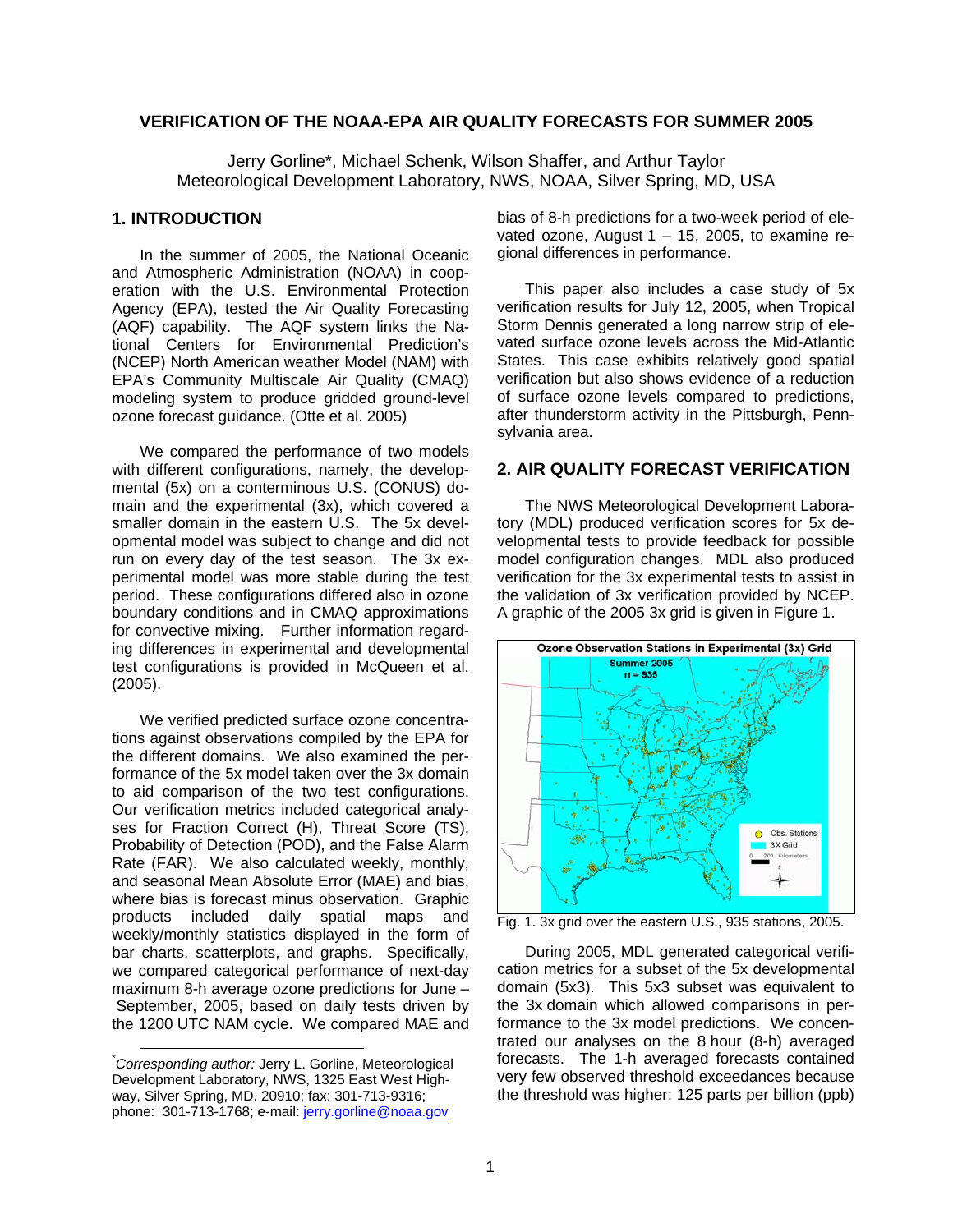for the 1-h threshold vs. 85 ppb for the 8-h threshold.

All 8-h predictions or observations that were equal to or greater than the threshold during a predefined 24 hour period were counted as exceedances. The 24 hour window for counting exceedances was midnight to midnight, beginning on day two of the 1200 UTC CMAQ forecast period. The 8-h exceedance window began on projection 24 and ended on projection 47. The 1200 UTC CMAQ predictions were backward averaged and the time stamp was the end time for the forecast period. For example, an 8-h prediction for 1200 UTC was valid starting 0400 UTC and ending 1200 UTC.

We populated two-by-two contingency tables as follows,

|          | Observed                                |
|----------|-----------------------------------------|
| Forecast | a b                                     |
|          | c d                                     |
| where,   | $a =$ forecast, observed (yes/yes)      |
|          | $b =$ forecast, no observed (yes/no)    |
|          | $c = no$ forecast, observed (no/yes)    |
|          | $d = no$ forecast, no observed (no/no). |
|          |                                         |

The corresponding scores were computed as follows:

| $H = (a + d)/(a + b + c + d)$ | (1)  |
|-------------------------------|------|
| $TS = a/(a + b + c)$          | (2)  |
| $POD = a/(a + c)$             | (3)  |
| $FAR = b/(a + b)$             | (4). |

 H is the fraction of correctly predicted cases: both above (a) and below (d) the exceedance threshold. The air quality statistics for this performance measure were dominated by the number of correctly predicted non-exceedances (d). TS is the number of correct predicted exceedances (a), divided by all predicted or observed exceedances  $(a + b + c)$ . POD is the fraction of observed exceedance conditions that are correctly predicted and FAR is the fraction of exceedance predictions that are incorrect. High skill is a function of both low FAR and a high POD. A large number of false alarms are an indication of over-predicting exceedance events. For a more detailed discussion about two-by-two contingency table analyses, see Wilks (1995).

### **3. COMPARISON OF THE 5X MODEL ON THE 3X DOMAIN TO THE 3X MODEL**

We compared the performance of the 5x3 developmental tests to the 3x experimental tests.

EPA provided ozone observations for 1,290 sites within the CONUS domain; 935 sites are in the eastern U.S. (3x) domain. The statistics were calculated by month and by season for June through September, 2005. Tables 1 a-d show 8-h monthly contingency table results for the 5x model (5x), 5x model on the 3x grid (5x3), and the 3x model (3x). The contingency table results for the entire season are shown in Table 1e. For the 8-h results, the sample sizes for a, b, and c, were sufficient for reliable statistical analyses. If an observation or interpolated model data value for a station was missing, we excluded that station from our calculations. We used the same station list for the 5x3 and 3x comparisons but because of differences in missing predictions from occasional interruptions to testing cycles for the two domains, the total number of verification cases for each data set was not identical.

Table 1a. Contingency results for June, 2005.

| bio Ta. Obtimigono, robano foi cano, 2000. |                     |       |         |  |  |
|--------------------------------------------|---------------------|-------|---------|--|--|
| 200506                                     | 5x3, 8-h<br>5x, 8-h |       | 3x, 8-h |  |  |
| a                                          | 171                 | 114   | 59      |  |  |
| b                                          | 978                 | 271   | 371     |  |  |
| C                                          | 391                 | 241   | 162     |  |  |
| d                                          | 25358               | 12887 | 11255   |  |  |
|                                            | 0.949               | 0.962 | 0.955   |  |  |
| <b>TS</b>                                  | 0.111               | 0.182 | 0.100   |  |  |
| POD                                        | 0.304               | 0.321 | 0.267   |  |  |
| FAR                                        | 0.851               | 0.704 | 0.863   |  |  |

Table 1b. Contingency results for July, 2005.

|            | ີ       | ,,,      |         |  |
|------------|---------|----------|---------|--|
| 200507     | 5x, 8-h | 5x3, 8-h | 3x, 8-h |  |
| а          | 252     | 136      | 124     |  |
| b          | 1273    | 684      | 716     |  |
| c          | 707     | 255      | 237     |  |
| d          | 32591   | 24963    | 24113   |  |
| н          | 0.943   | 0.964    | 0.962   |  |
| <b>TS</b>  | 0.113   | 0.127    | 0.115   |  |
| POD        | 0.263   | 0.348    | 0.343   |  |
| <b>FAR</b> | 0.835   | 0.834    | 0.852   |  |

Table 1c. Contingency results for August, 2005.

| Die TC. Contingency results für August, 2005. |                     |       |         |  |  |
|-----------------------------------------------|---------------------|-------|---------|--|--|
| 200508                                        | 5x3, 8-h<br>5x, 8-h |       | 3x, 8-h |  |  |
| а                                             | 230                 | 204   | 197     |  |  |
| b                                             | 872                 | 689   | 818     |  |  |
| с                                             | 474                 | 230   | 238     |  |  |
| d                                             | 31006               | 23118 | 24668   |  |  |
| н                                             | 0.959               | 0.962 | 0.959   |  |  |
| <b>TS</b>                                     | 0.146               | 0.182 | 0.157   |  |  |
| POD                                           | 0.327               | 0.470 | 0.453   |  |  |
| <b>FAR</b>                                    | 0.791               | 0.772 | 0.806   |  |  |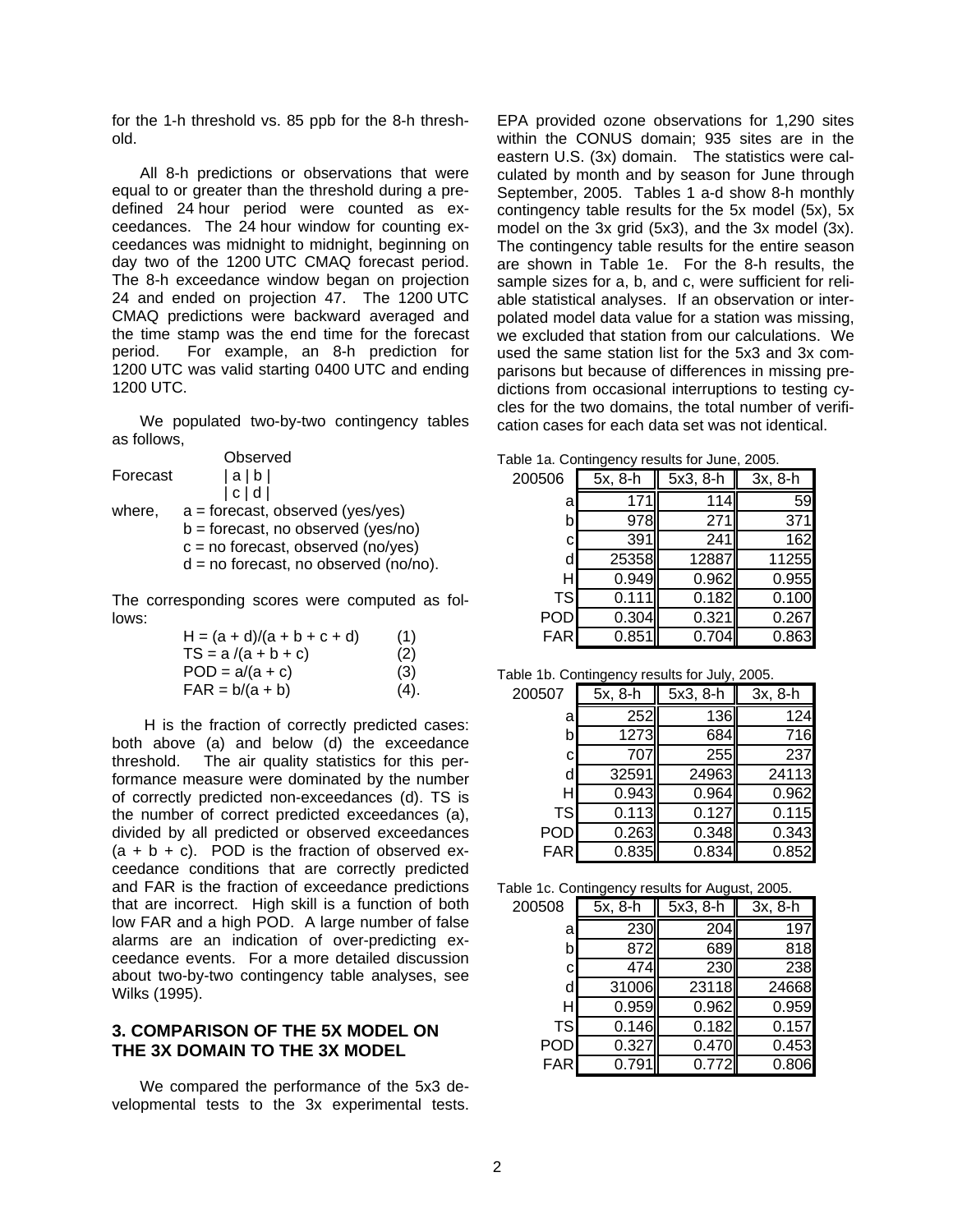Table 1d. Contingency results for Sept., 2005.

| 200509    | 5x, 8-h | 5x3, 8-h | 3x, 8-h |
|-----------|---------|----------|---------|
| a         | 84      | 60       | 53      |
| b         | 382     | 332      | 318     |
| С         | 244     | 93       | 81      |
| d         | 29507   | 15267    | 11999   |
|           | 0.979   | 0.973    | 0.968   |
| <b>TS</b> | 0.118   | 0.124    | 0.117   |
| POD       | 0.256   | 0.392    | 0.396   |
| FAR       | 0.820   | 0.847    | 0.857   |

Table 1e. Contingency results for 2005 season.

| 2005       | 5x, 8-h | 5x3, 8-h | 3x, 8-h |  |
|------------|---------|----------|---------|--|
| а          | 737     | 573      | 433     |  |
| b          | 3505    | 2189     | 2223    |  |
| с          | 1816    | 924      | 718     |  |
| d          | 118462  | 89319    | 72035   |  |
|            | 0.957   | 0.967    | 0.961   |  |
| <b>TS</b>  | 0.122   | 0.155    | 0.128   |  |
| <b>POD</b> | 0.289   | 0.383    | 0.376   |  |
| FAR        | 0.826   | 0.793    | 0.837   |  |

The June results are given in Table 1a. For June, the 8-h POD for the 3x model was 17% lower than for the 5x3 POD and the FAR for the 3x was 21% higher than for the 5x3 FAR. There were data gaps which may have affected the June results. Specifically, 3x predictions were not available for June  $1 - 9$  and June  $24 - 28$ , 2005, while 5x predictions were not available for June 25 – 28, 2005. Although the 5x3 and 3x samples are not identical, the 8-h POD and FAR are very similar for July – September and for the 2005 season.

Comparing 5x on the CONUS grid to 5x3 model runs, for July - September, the 8-h POD for the 5x tests were about 24% - 34% lower than for 5x3 POD. We investigated whether the lower 5x POD values were the result of greater under-predicting in California than for the rest of the CONUS domain.

We compared 5x contingency table results to results for California stations only. We examined performance for August 1 – 15, 2005, an extended period of elevated ozone. For maximum 8-h predictions, 5x POD was 0.402, but for California, the POD was only 0.088, or 78% lower than the POD for the entire CONUS. For California, there were only 14 correctly predicted threshold exceedances, with 145 observed exceedances that were not predicted. For the entire CONUS grid, there were 214 correctly predicted threshold exceedances and 318 observed exceedances that were not predicted. The much lower POD for California was a function

of a much higher number of misses from underprediction, compared to the rest of the CONUS grid.

#### **4. GRAPHICAL 5X VS. 3X COMPARISONS**

We compared performance of developmental 5x3 testing vs. experimental 3x testing using H, POD, and FAR for the summer of 2005, specifically, June 15 – August 13. The samples are not identical but we used the same 3x station list for the comparisons. Figure 2a shows the number of hits for the 8-h maximum daily exceedance predictions where there were ten or more observed exceedances. The black diamonds are the number of observed exceedances, the red circles are the 5x3 hits and the blue triangles are the 3x hits. Figure 3b shows the POD and Figure 2c shows the FAR for the 5x3 and 3x runs. Again, the red circles are the 5x3 results and the blue triangles are the 3x results.

Figure 2 a-c shows that the 5x3 results are generally similar to the 3x results. The one exception occurred for predictions valid June 30. This day contained a small sample of observed threshold exceedances. The 3x predictions provided six correct threshold exceedance hits while the 5x3 provided only one hit. Due to an interruption in testing during June  $24 - 28$ , 2005, both tests for June 29, providing forecasts valid for June 30, 2005, were necessarily cold starts. It takes several days for the emissions budget to reach steady-state after a cold start, so the forecast statistics are much different than if the model had run the previous day. Ignoring the June 30, 2005 results, we find that the performance of the 5x3 model was similar to the 3x model, especially after July 8, 2005.



Fig. 2a. 8 hour 5x3 vs. 3x, number of hits, June  $15 -$ August 13, 2005, 935 stations.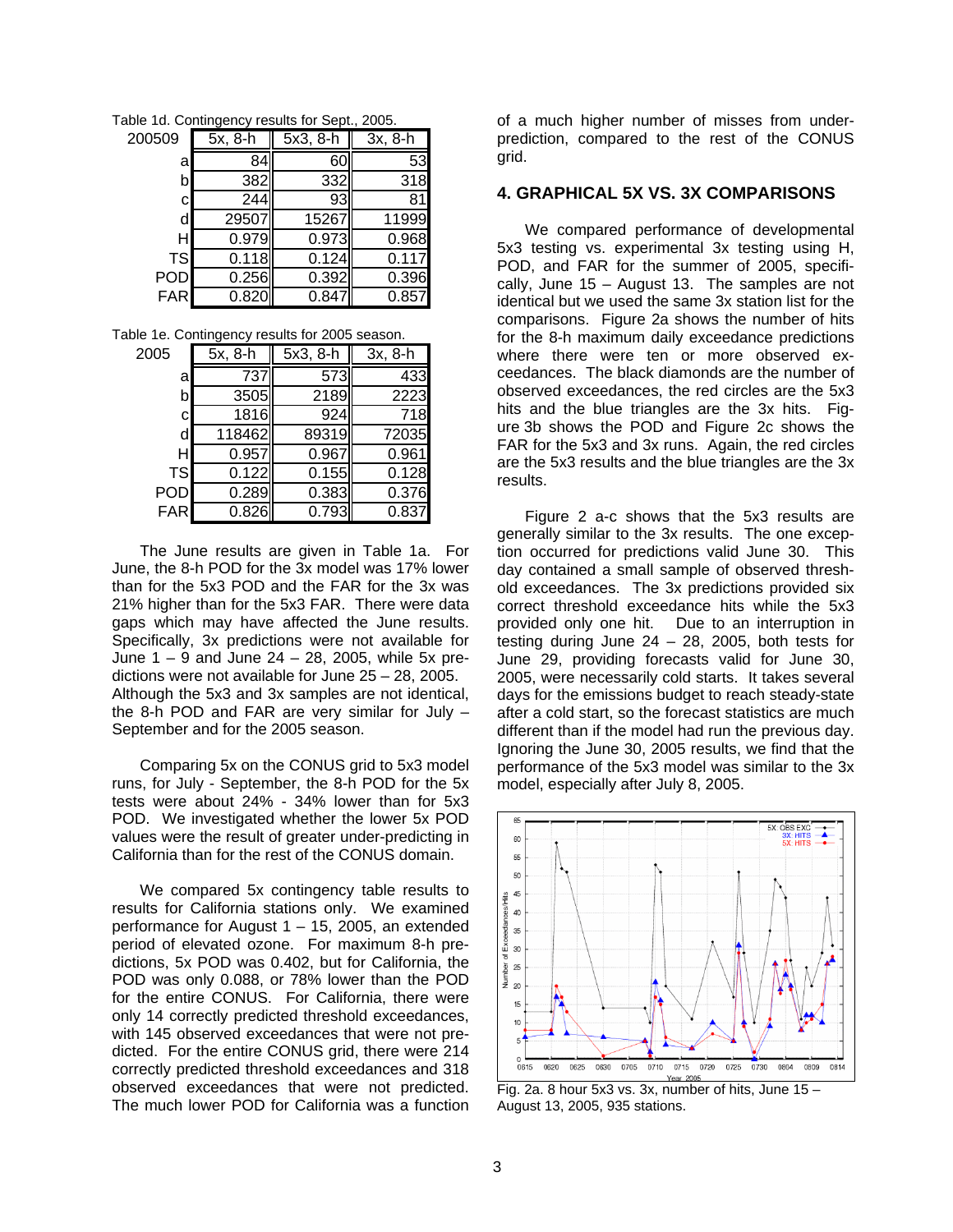

Fig. 2b. 8 hour 5x3 vs. 3x, POD, June 15 – August 13, 2005, 935 stations.



Fig. 2c. 8 hour 5x3 vs. 3x, FAR, June 15 – August 13, 2005, 935 stations.

Figure 3a compares the mean bias in predicted 8-h average concentrations for the different test configurations. The mean observed peak in 8-h ozone occurs at projection 12 (0000 UTC), day one, and projection 36 (0000 UTC), day two. Similarly, Figure 3b compares the MAE. Figures 3a and 3b show that the 3x model demonstrated a consistently higher bias and MAE than the 5x3 model.

Figure 4 shows a spatial map of predicted ranges of maximum values of 8-h ozone (shades of blue/white) vs. observed ranges, shown as green, yellow, and red points. Predicted maximum values that exceed the 85 ppb threshold are shown in dark blue and the corresponding observations are shown as red points. In the East, predicted and observed exceedances correspond well for August 13, 2005, but there were more unpredicted observed exceedances in California. In many cases, areas of predicted 8-h exceedances were

near stations which reported observed exceedances, but the interpolated predictions overlaying these stations did not exceed the threshold. The spatial maps aid in identifying these near misses. Such near misses are important for diagnostic evaluations of the testing, and can help indicate elevated ozone on a regional county-wide basis. Early in the summer, the spatial maps also indicated large areas of elevated ozone in the high



Fig. 3a. Bias, 8 hour 5x3 vs. 3x, August 1 - 15, 2005, 935 stations, 3x mean observations are in black.



Fig. 3b. MAE, 8 hour 5x3 vs. 3x, August 1 - 15, 2005, 935 stations, 5x mean observations are in black.

terrain in the West, away from most observation stations. Although these values did not verify well at the few mountain stations, the contingency statistics were not much affected because of the dominance of stations located in the Eastern U.S. Based on evidence from spatial maps such as Figures 4 and 5, corrections to the developmental testing were made to address this issue. (McQueen et al. 2005) This information was critical in helping to diagnose performance issues for elevated terrain.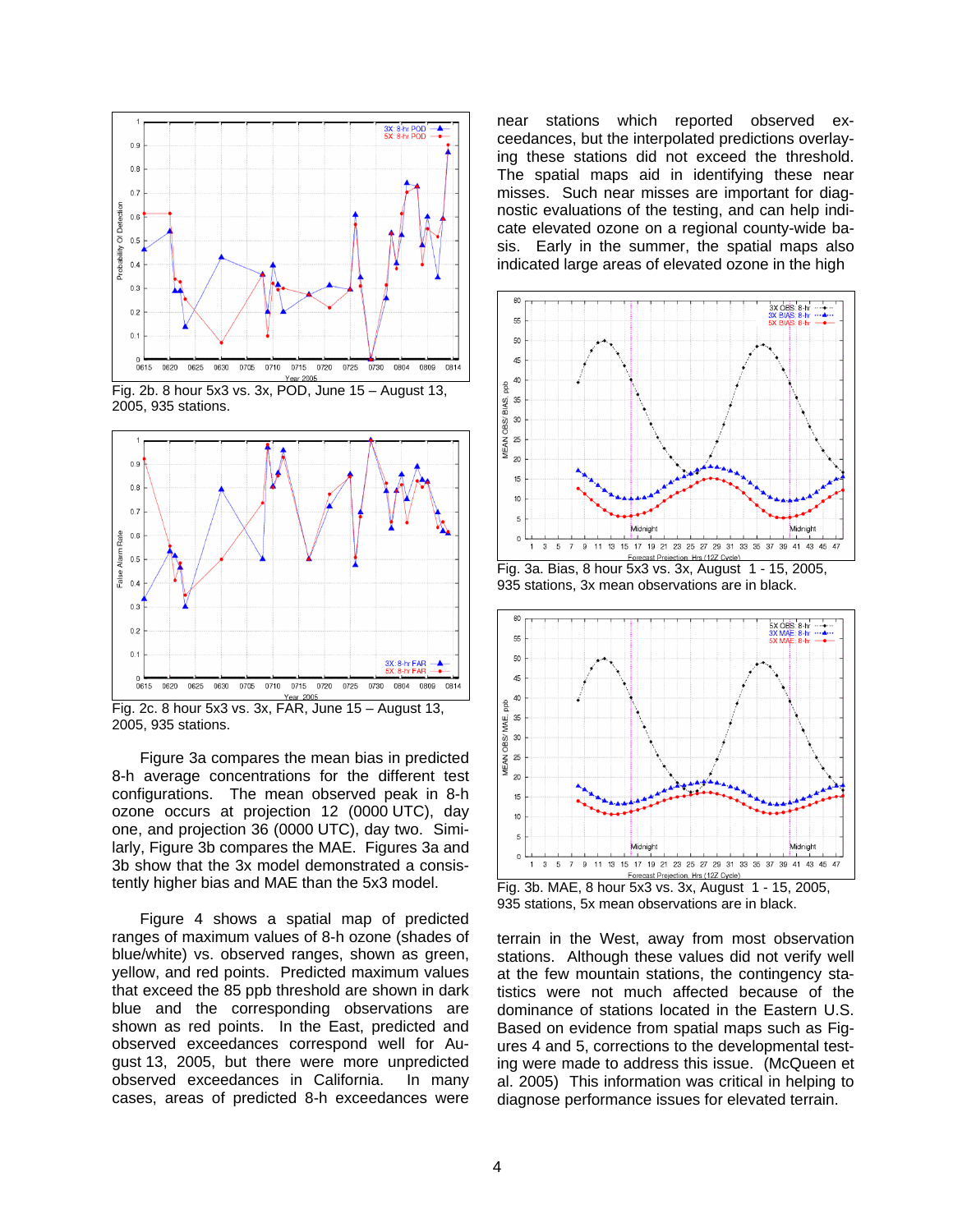

Fig. 4. Spatial map of 8-h ozone predictions with observations, 5x on CONUS grid, August 13, 2005.

# **5. CASE STUDY, JULY 12, 2005, SURFACE OZONE REDUCTION ASSOCIATED WITH THUNDERSTORMS**

Tropical Storm Dennis provided an interesting case study for testing predictions of strong gradients in surface ozone, and of the local impacts of thunderstorms on ozone levels during days with elevated ozone concentrations. Figure 5 shows the 5x model 8-h daily maximum ozone forecast valid July 12, 2005. Tropical Storm Dennis had moved inland from the Gulf of Mexico and was weakening over the Ohio Valley. The 5x predictions show a long narrow band of exceedances stretching from southeastern Virginia, through southwest Pennsylvania, northern Ohio, southern Michigan, and finally wrapping around the northern and western border of Illinois. This band of predicted exceedances coincided with a feeder band associated with Dennis which had tapped into some Atlantic moisture. The



Fig. 5. 8-h spatial map of ozone predictions and observations, 5x model, July 12, 2005.

observations generally correlated well with the predicted band, with values above 85 ppb observed in a narrow band through Maryland, Delaware, northern Ohio and southern Michigan, with the exception of Pittsburgh, Pennsylvania.

We examined the observations recorded at four stations located in the narrow band of predicted exceedances for July 12, 2005. Table 2 lists observed 8-h average values for Pittsburgh, Pennsylvania, Lewes, Delaware, Eastlake, Ohio, and Lansing, Michigan. Observations in Table 2 labeled "day 1" were observations from July 11; "day 2" represents July 12.

 The predicted 8-h daily maximum values were verified as hits, exceeding the 85 ppb threshold for both days over Delaware, Ohio, and Michigan, and for day 1 at the Pittsburgh station. For Day 2, the predicted value for the Pittsburgh station again exceeded the threshold, but observed values remained well below the threshold of 85 ppb. Reduced surface ozone levels in Pittsburgh, Pennsylvania, for July 12, compared to the previous day were associated with thunderstorms in the area during the midnight-to-midnight verification period. Pittsburgh, Pennsylvania, reported a thunderstorm in the area at 2300 UTC; see also the surface observations for the Mid-Atlantic States for July 12, 2005, 2300 UTC in Figure 6. The 5x prediction for Pittsburgh, Pennsylvania, would not have included the thunderstorms. Given the elevated ozone recorded in nearby areas without thunderstorms, the Pittsburgh observations are likely to have more closely matched the predicted values, had thundershowers not occurred in the area during the verification period. The Texas Air Quality Study II similarly reported reduction of high surface ozone concentrations when thunderstorms developed in the monitored area. (Texas Air Quality Study II, 2005)

Table 2. 8-h observations for four stations in band of predicted exceedances, July 12, 2005.

| Time     | 2200 | 2300 |     | 2400 0100 0200 0300 |     |     | 0400 |
|----------|------|------|-----|---------------------|-----|-----|------|
|          |      |      |     |                     |     |     |      |
| PA, day1 | 83   | 94   | 98  | 98                  | 93  | 83  | 69   |
| PA, day2 | 54   | 58   | 58  | 55                  | 47  | 40  | 33   |
|          |      |      |     |                     |     |     |      |
| DE, day1 | 81   | 86   | 89  | 91                  | 92  | 91  | 89   |
| DE, day2 | 102  | 107  | 110 | 111                 | 111 | 109 | 105  |
|          |      |      |     |                     |     |     |      |
| OH, day1 | 92   | 97   | 98  | 95                  | 90  | 84  | 76   |
| OH, day2 | 93   | 95   | 95  | 93                  | 88  | 82  | 74   |
|          |      |      |     |                     |     |     |      |
| MI, day1 | 81   | 87   | 91  | 94                  | 95  | 93  | 90   |
| MI, day2 | 78   | 83   | 85  | 85                  | 84  | 82  | 78   |